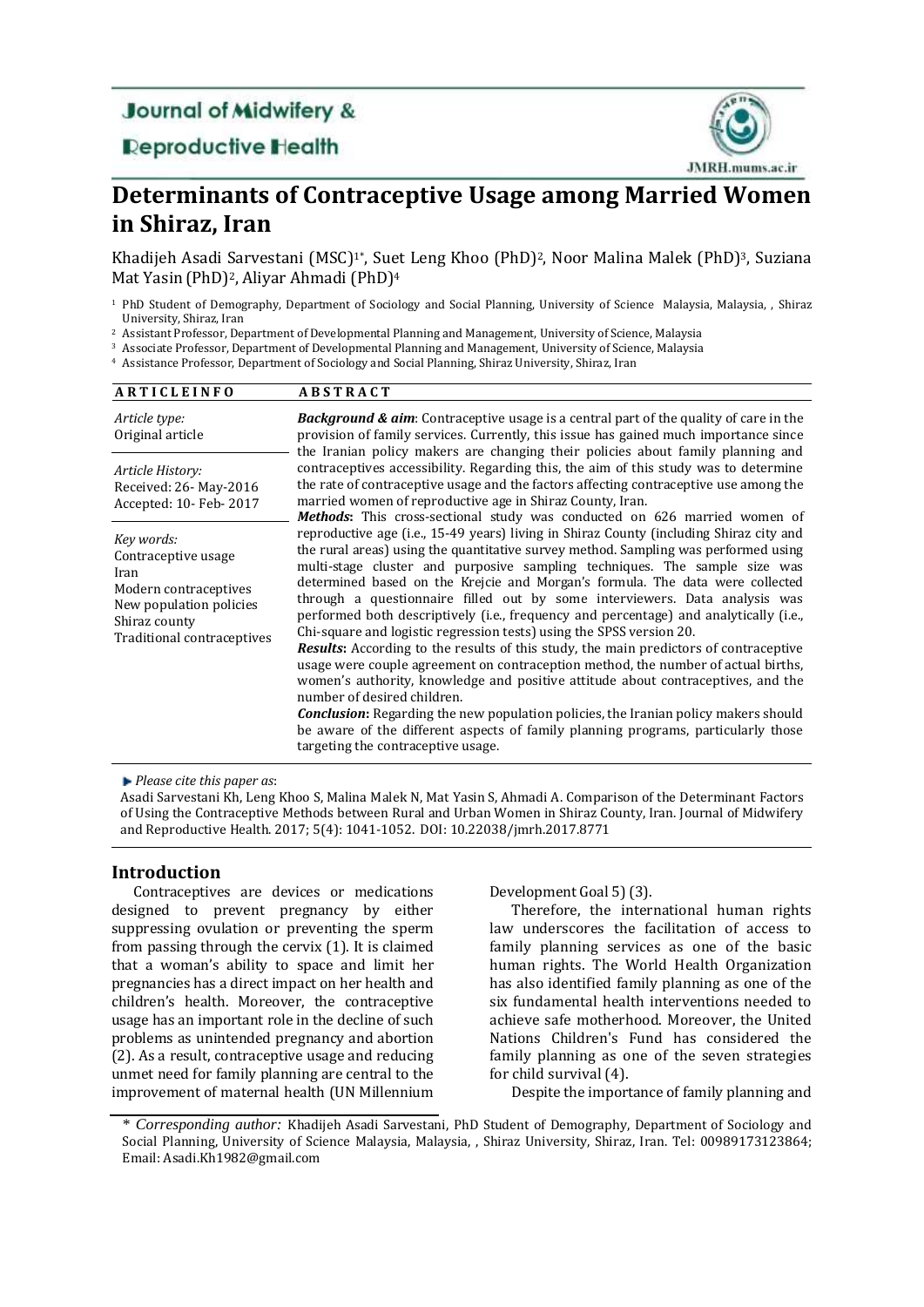contraceptive usage and the global awareness of its importance, there are still many obstacles in the full implementation of such programs worldwide (5). In 2010, 146 million women within the age range of 15-49 years, who were married or in a relationship, had an 'unmet' need for family planning around the world. The absolute number of the married women who either use contraceptives or have an unmet need for family planning is projected to grow from 900 million (876-922 million) in 2010 to 962 million (927-992 million) in 2015 (6).

Iran has one of the most successful family planning programs in the developing world with a 64% decline in total fertility rate between 1986 and 2000 (7). Furthermore, this country has the highest rate of contraceptive usage among the Muslim countries, and this rate is comparable with those of such developed countries as France and Germany (7, 8). Moreover, free family planning services were accessible throughout the country until 2013; however, the unmet need for modern contraceptive methods was estimated as 17.4%. In other words, a considerable percentage of Iranian females are at the risk of unintended pregnancy (9).

The modern contraceptive devices, such as condom and intrauterine device (IUD), are highly accessible throughout the private and public centers in both urban and rural areas of Iran. Nonetheless, it is not clear why the usage rate of some modern methods, such as condom, has dropped from 14% in 1976 to 9.3 % in 2000. On the other hand, the traditional methods are reported to have a relatively high usage. Accordingly, the high use of traditional contraceptive methods among the highly educated women in big cities and some regions having a very low fertility level, such as Gilan and Tehran, has resulted in unintended pregnancies. The increase in the numbers of unintended pregnancies in areas with low fertility level has created a strong demand for abortion.

In case the abortion is illegal or highly restricted, the women opt for unsafe procedures. According to the statistics published by Iran's Ministry of Health, approximately 250,000 and 6,000 illegal and legal abortions occur every year, respectively (3). This issue has gained

more importance in the current situation, where the government is changing its population and family planning policies to increase the country's fertility rate. Obviously, any variation in population policy can lead to many changes in population issues.

Regarding this, conducting new studies to observe changes has great importance in policy making. With this background in mind, the aim of this study was to determine the usage rate of different contraceptive methods and the factors affecting contraceptive usage among the married women of productive age in Shiraz County, Iran.

#### **Materials and Methods**

This cross-sectional study was conducted on the married women of reproductive age (i.e., 15- 49 years) living in Shiraz County (i.e., Shiraz city and its surrounding rural areas). Based on the Kreicie and Morgan's formula (10), a sample size of 398 respondents was determined. Following Bryman and Bell (11), 700 questionnaires (i.e., 400 and 300 questionnaires in Shiraz city and rural areas, respectively) were distributed to avoid the sample attrition. However, only 626 questionnaires were included in the study since 74 questionnaires were incomplete.

The representative samples were taken from 20 regions of Shiraz city and five rural districts through multi-cluster sampling. It should be mentioned that the married women who were not living with their spouses three months prior to the data collection were excluded from the study. The data collection tool was a questionnaire filled out by some interviewers. The questionnaire consists of three parts including the items related to the socioeconomic and demographic information as well as contraceptive usage.

The validity of the questionnaire was determined using the content validity by sending the instrument to a panel of expert consisting of lecturers in the relevant academic field to get their feedbacks. Based on the recommendations of the academic experts, the survey instrument was redrafted. Accordingly, the intangible terms were rephrased, and ambiguous items were dropped.

The reliability of the subscales was evaluated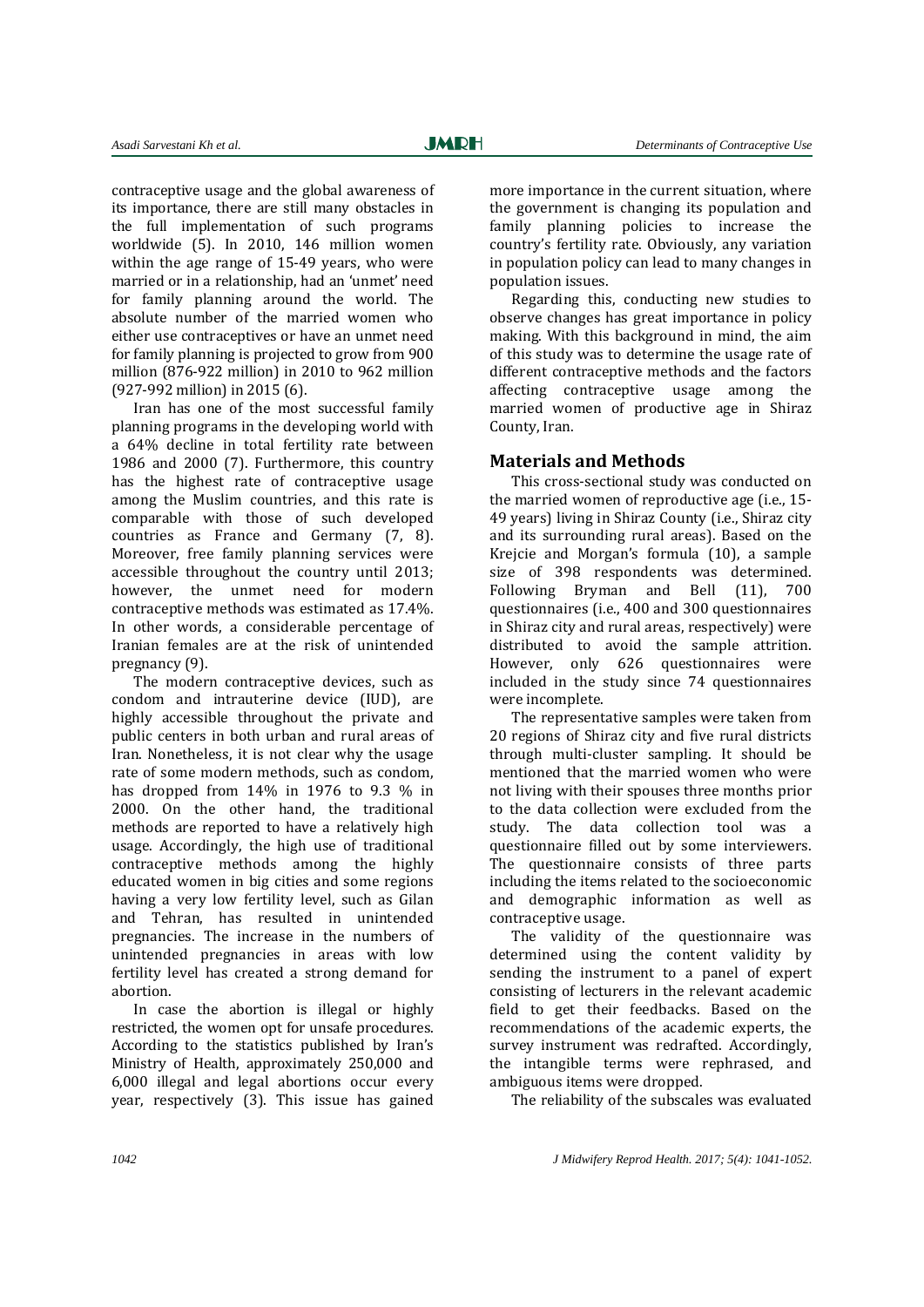using Cronbach's alpha coefficient. According to Nunnaly (12), the reliability coefficient of 0.70 is an acceptable value; however, lower thresholds are sometimes used in the literature. Therefore, the Cronbach's alpha coefficient  $\geq 0.70$  suggested an acceptable reliability in this study. The questionnaire is rated on a Likert scale that measures women's authority in the family. The Cronbach's alpha for this item was 0.788 that was acceptable.

Data collection was performed by 10 trained and experienced interviewers. Due to the complex structure of the questionnaires, they were filled out by the interviewers. The data were collected on working days since most women were housewives, and they were mostly free during this time. In addition, to eliminate the influence of confounding variables on the data collection process, the interviews were conducted solely between the interviewers and the respondents.

Data analysis was performed descriptively (i.e., frequency and percentage) and analytically (i.e., Chi-square and logistic regression tests) using the SPSS version 20. The bivariate analysis was run before the logistic regression to compare the characteristics of the women actively using contraceptives and the nonusers. The differences in the current use of contraceptives between the two groups were reported using the Pearson's Chi-squared tests and two sample t-tests for the categorical and continuous variables, respectively. In case the number of the observations were less than five in any category of the nominal variables, the Fisher's exact test was performed.

The logistic regression allows the researchers to test the models to predict categorical outcomes with two or more categories. The predictors or independent variables can be either categorical or continuous, or a mix of both in one model (Pallant, 2005). Therefore, we used the logistic regression since the contraception usage was measured in the categorical level. The regression analysis was performed using dummy variables for categorical factors such as demographic data. Damodar (13) defined a dummy variable as one that takes the value of 0 or 1 to indicate the absence or presence of some categorical effects that might be expected to

influence the outcome.

## **Results**

Table 1 presents a summary of the demographic and socioeconomic characteristics of the respondents. According to the results, there was a significant difference between the rural and urban women in terms of the mean age (P=0.002). The mean ages of the respondents were 32.7±8.18 and 34.9±8.54 years for the urban and rural women respectively (age range: 15-49 years). In terms of the educational status, the findings demonstrated a significant difference between the females living in Shiraz city and those living in the surrounding rural areas  $(P=0.00)$ .

**Table 1.** Demographic and socioeconomic background of the respondents

| <b>Variables</b>              | Shiraz city (%) | Rural areas (%) |  |  |  |  |
|-------------------------------|-----------------|-----------------|--|--|--|--|
| Age                           |                 |                 |  |  |  |  |
| 15-19                         | 1.8             | 0.8             |  |  |  |  |
| 20-24                         | 16.1            | 14.2            |  |  |  |  |
| 25-29                         | 20.1            | 15.8            |  |  |  |  |
| 30-34                         | 24.5            | 15.0            |  |  |  |  |
| 35-39                         | 14.0            | 18.6            |  |  |  |  |
| $40 - 44$                     | 10.3            | 16.2            |  |  |  |  |
| 45-49                         | 13.2            | 19.4            |  |  |  |  |
| Total                         | 100             | 100             |  |  |  |  |
| Mean (year)                   | 32.7            | 34.9            |  |  |  |  |
| <b>SD</b>                     | 8.18            | 8.54            |  |  |  |  |
| <b>Education</b> level        |                 |                 |  |  |  |  |
| Illiterate                    | 5               | 13              |  |  |  |  |
| Elementary                    | 5               | 35.2            |  |  |  |  |
| Secondary                     | 52              | 48.6            |  |  |  |  |
| Tertiary                      | 38              | 3.2             |  |  |  |  |
| Total                         | 100             | 100             |  |  |  |  |
| Education level of husband    |                 |                 |  |  |  |  |
| Illiterate                    | 2.4             | 11.3            |  |  |  |  |
| Elementary                    | 8.4             | 25.5            |  |  |  |  |
| Secondary                     | 52.2            | 56.2            |  |  |  |  |
| Tertiary                      | 36.9            | 6.9             |  |  |  |  |
| Total                         | 100             | 100             |  |  |  |  |
| Job                           |                 |                 |  |  |  |  |
| Housewife                     | 78.4            | 94.3            |  |  |  |  |
| Jobholder                     | 21.6            | 5.6             |  |  |  |  |
| Total                         | 100             | 100             |  |  |  |  |
| Monthly family income (\$ US) |                 |                 |  |  |  |  |
| < 300                         | 64.1            | 87.4            |  |  |  |  |
| 301-600                       | 24.8            | 8.5             |  |  |  |  |
| 601-900                       | 7.7             | 1.6             |  |  |  |  |
| 900<                          | 3.4             | 2.4             |  |  |  |  |
| Total                         | 100             | 100             |  |  |  |  |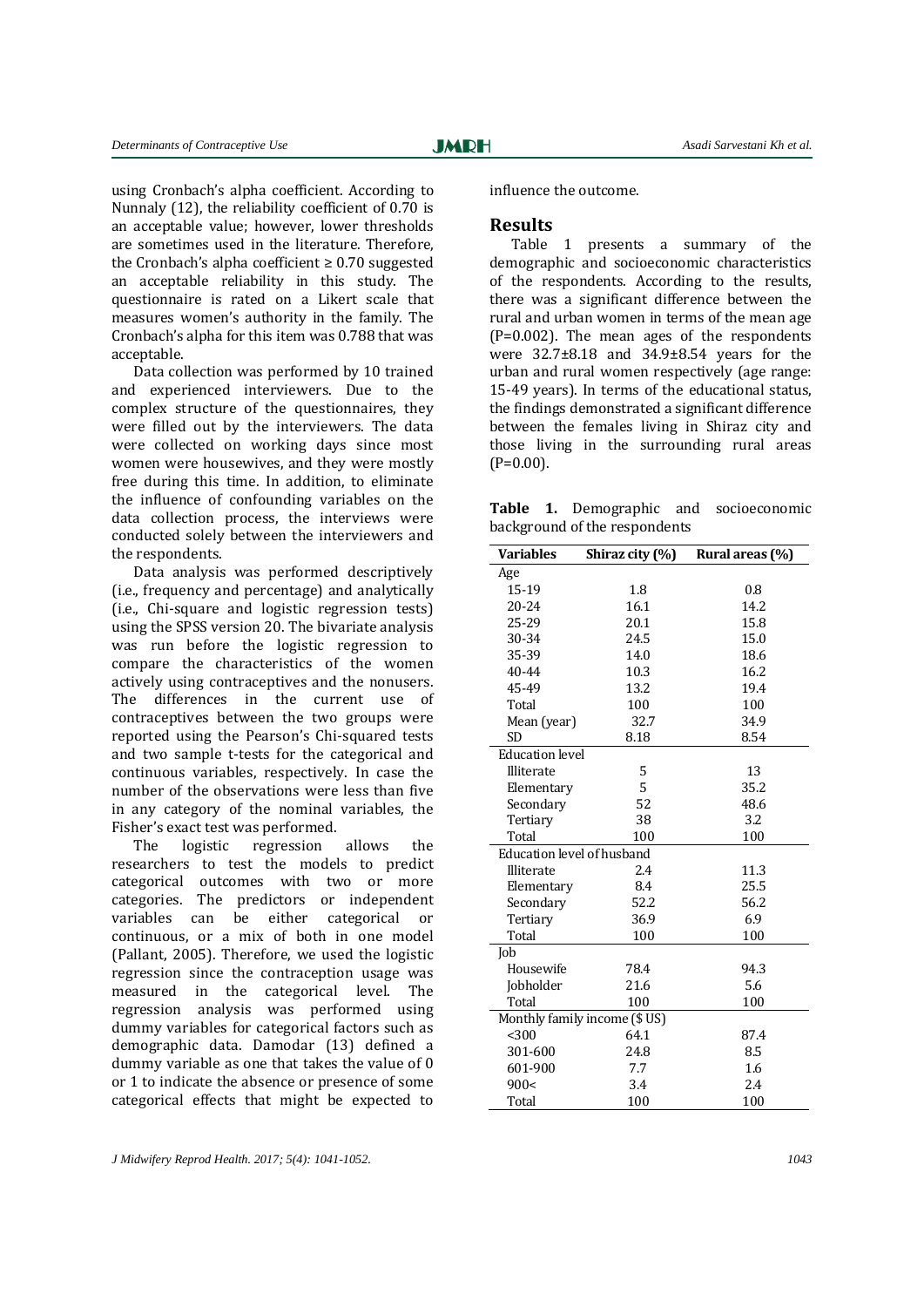Accordingly, the percentage of areas (13%) than those living in Shiraz city illiteracy was higher in the females of the rural (5%). Moreover, regarding the elementary and secondary education, the rural women were leading as compared to the women living in Shiraz city.

Additionally, there was a considerable difference between the urban (38%) and rural (3.2%) females regarding the tertiary education. Husband's education level was also considered as an important variable in the fertility and family planning studies. The results indicated a significant difference between the men living in Shiraz city and rural areas regarding the education level (P=0.00). In addition to the overall education level, the higher education level was also more frequent in Shiraz city than that in the surrounding rural areas. This is evident from the fact that about 37% of the respondents' husbands in Shiraz city possessed tertiary education, whereas this rate was only 7.0% in the rural areas. In addition, the percentage of illiteracy was higher among the males living in the rural areas (11.3%) than those living in Shiraz city (2.4%).

The employment status was an index of the economic status. The results indicated that the percentage of the employed women (21.6%) was higher in Shiraz city than that in the rural areas (5.6%). In terms of the family income, as another index of economic status, there was a significant difference between the participants living in Shiraz city and those living in the rural areas (P=0.00). Accordingly, the monthly income of 64.1% and 87% of the urban and rural families was under \$300, respectively. Nevertheless, there was a difference between the urban and rural areas in terms of the income level of \$301-600 per month. In this regard, about 24% and 8% of the families living in Shiraz city and rural areas earned between \$301 and 600 per month, respectively.

Table 2 compares the urban women with their rural counterparts in Shiraz County in terms of the kind of contraceptive method they used. As can be seen, 71.2 % and 66.0 % of the women in Shiraz city and rural areas used the modern contraceptive methods, respectively. Considering the traditional contraceptive methods, no difference was observed between the respondents of Shiraz city and rural areas

(about 20.0% for both). Nonetheless, the percentage of the women who did not use any contraceptive method was higher among the rural women (12.5%) as compared to that in the urban women (8.7%). Therefore, this group had a high probability of pregnancy.

The pills, withdrawal, and condom were the most popular contraceptive methods both in rural areas and Shiraz city. Among the traditional contraceptive methods, the withdrawal was the most prevalent method, which had a slightly higher rate in the rural couples (22%) in comparison with that in the urban ones (20%). In addition, contraceptive pill was the most popular modern method among the women of Shiraz city and rural areas. However, the rate of using the pill was higher among the rural women (37.0%) than that in the urban women (44.0%).

The second popular modern method was condom. The rate of condom usage was higher in Shiraz city (17.0%) than that in the rural areas (7.0%). In terms of other modern methods, such as contraceptive implant and injection, the findings demonstrated that the prevalence of these methods was higher among the women in rural areas as compared to those in Shiraz city.

The demographic factors can affect the contraceptive usage. Accordingly, the age was one of the most important factors that could affect the contraceptive usage. According to Table 3, the women with the age group of 30-34 years (76.9%) had the highest rate of using modern contraceptives.

**Table 2.** Methods of contraception

| <b>Variables</b>              | Shiraz city (%) | Rural areas (%) |
|-------------------------------|-----------------|-----------------|
| Methods of contraception      |                 |                 |
| Modern                        | 71.2            | 66              |
| Traditional                   | 20.1            | 21.5            |
| No method                     | 8.7             | 12.5            |
| Types of contraceptive method |                 |                 |
| Male condom                   | 17.9            | 6.9             |
| Female condom                 | 1.6             | 0.0             |
| Withdrawal                    | 19.8            | 21.5            |
| Male sterilization            | 1.3             | 1.2             |
| Female sterilization          | 4.5             | 3.2             |
| Injection                     | 0.5             | 3.2             |
| Intrauterine device           | 6.6             | 4.5             |
| Implants                      | 1.8             | 2.4             |
| Rhythm method                 | 0.3             | 0.0             |
| Method mix                    | 2.2             | 2               |
| Others                        | 0.5             | 0.0             |
| No method                     | 6.6             | 10.5            |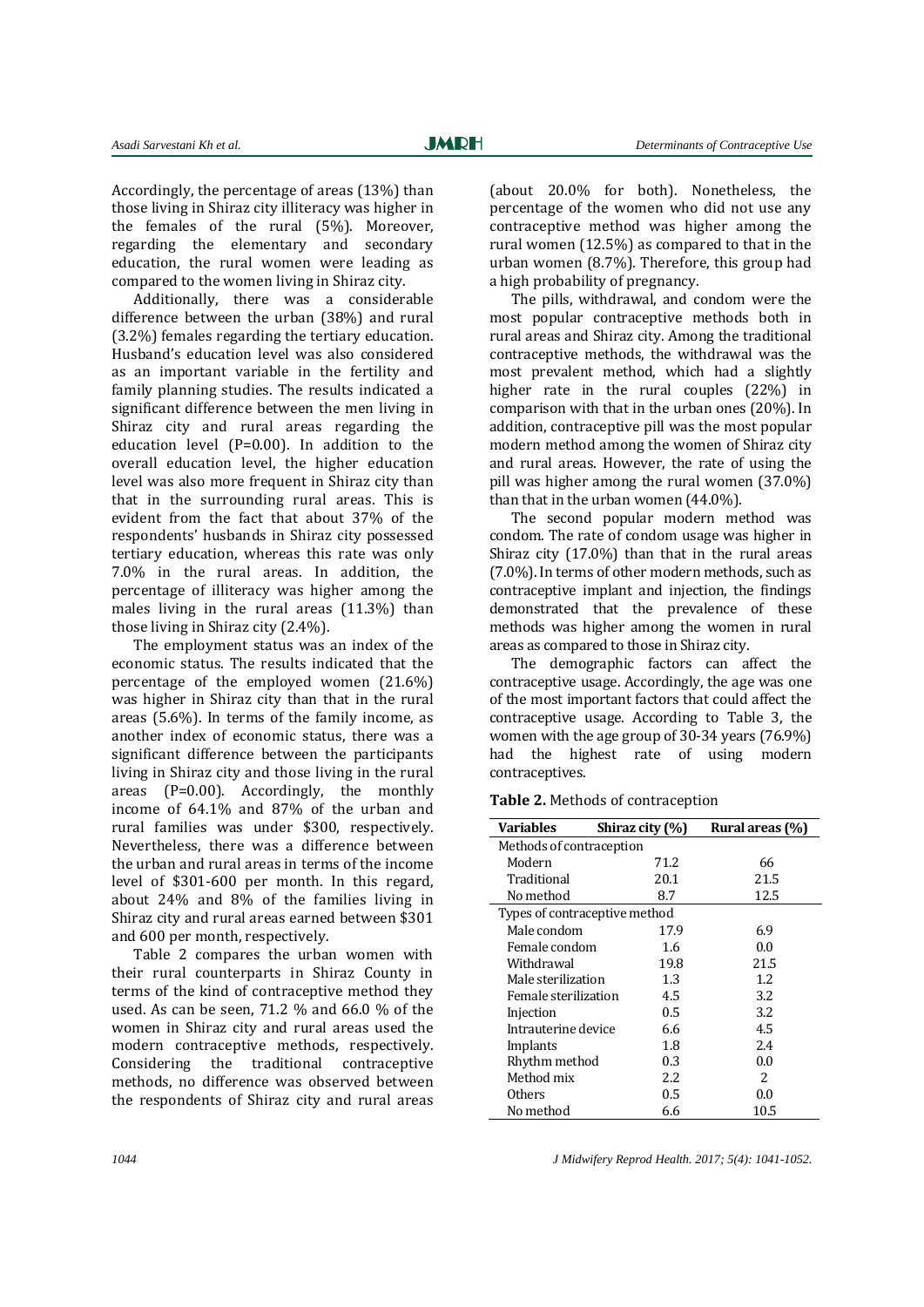**JMRH** 

On the other hand, the lowest rate of modern contraceptive usage was related to the women with the age group of 15-19 years (55.6%). With respect to the traditional contraceptive methods, the women with the age groups of 20-24 (35.4%)

and 15-19 (33.2%) years had the highest rate of traditional contraceptive usage. Those with the age range of 30-34 (12.3%) years had the lowest rate in this regard.

| Table 3. Contraceptive usage in relation to demographic factors |
|-----------------------------------------------------------------|
|-----------------------------------------------------------------|

| <b>Variables</b>       | <b>Modern methods</b> | <b>Traditional methods</b> | Non-use | Chi-square | P-value |
|------------------------|-----------------------|----------------------------|---------|------------|---------|
| Age group              |                       |                            |         |            |         |
| 15-19                  | 55.6                  | 33.3                       | 11.1    |            |         |
| 20-24                  | 62.5                  | 35.4                       | 2.1     |            |         |
| 25-29                  | 71.3                  | 18.3                       | 10.4    |            |         |
| 30-34                  | 76.9                  | 12.3                       | 10.8    | 30.61      | 0.002   |
| 35-39                  | 72.7                  | 16.2                       | 11.1    |            |         |
| 40-44                  | 70.9                  | 17.7                       | 11.4    |            |         |
| 45-49                  | 59.2                  | 25.5                       | 15.3    |            |         |
| Ethnicity              |                       |                            |         |            |         |
| Fars                   | 68.2                  | 21.3                       | 10.4    |            |         |
| Turk                   | 71.3                  | 22.2                       | 6.5     |            |         |
| Lor                    | 70.0                  | 15.0                       | 15.0    | 13.51      | 0.036   |
| Others                 | 75.0                  | 10.7                       | 14.3    |            |         |
| <b>Education level</b> |                       |                            |         |            |         |
| Illiterate             | 68.6                  | 19.6                       | 11.8    |            |         |
| Elementary             | 67.0                  | 24.5                       | 8.5     | 6.90       | 0.547   |
| Secondary              | 70.7                  | 18.3                       | 11.0    |            |         |
| Tertiary               | 67.8                  | 23.0                       | 9.2     |            |         |
| Family income (\$ US)  |                       |                            |         |            |         |
| < 300                  | 69.1                  | 20.9                       | 10.0    |            |         |
| 301-600                | 68.7                  | 19.1                       | 12.2    |            |         |
| 601-900                | 72.7                  | 18.2                       | 9.1     | 37.09      | 0.913   |
| 900<                   | 68.4                  | 26.3                       | 5.3     |            |         |

The results of the Chi-square test demonstrated a significant association between the age and type of contraception method (P<0.05). Furthermore, as indicated in Table 1, there was a significant association between the ethnicity and type of contraceptive method (P<0.05). However, more than 66.0% of the women from each ethnic group used modern contraceptives.

The majority of the women in Shiraz County selected the modern contraceptives, regardless of their education level. In addition, there was no difference among the respondents with different education level regarding the rate of traditional contraceptive methods. In other words, there was no significant association between the respondents' education level and type of contraceptive method (P>0.05). With respect to the family income, the findings demonstrated no significant association between the income and type of contraceptive

method (P>0.05). In contrast, the findings showed that the highest rate of traditional contraceptive usage was related to the women with the family income of above \$900.

Religion can affect the contraceptive usage; however, as demonstrated in Table 4, only 10.0% and 13.0% of the women in Shiraz city and rural areas, respectively, believed that the use of contraception was against the religious teachings. Moreover, the results of the Chisquare test demonstrated no significant association between the respondents' religious beliefs about contraceptive usage and their residential place (P>0.05).

With respect to the negative reputation of the contraceptive method side effects, 43.7% and 20.6% of the rural and urban women believed that the use of contraceptives would lead to sterilization, respectively. In addition, 34.8% and 26.4% of the rural and urban women believed that the use of birth control pills would decline libido in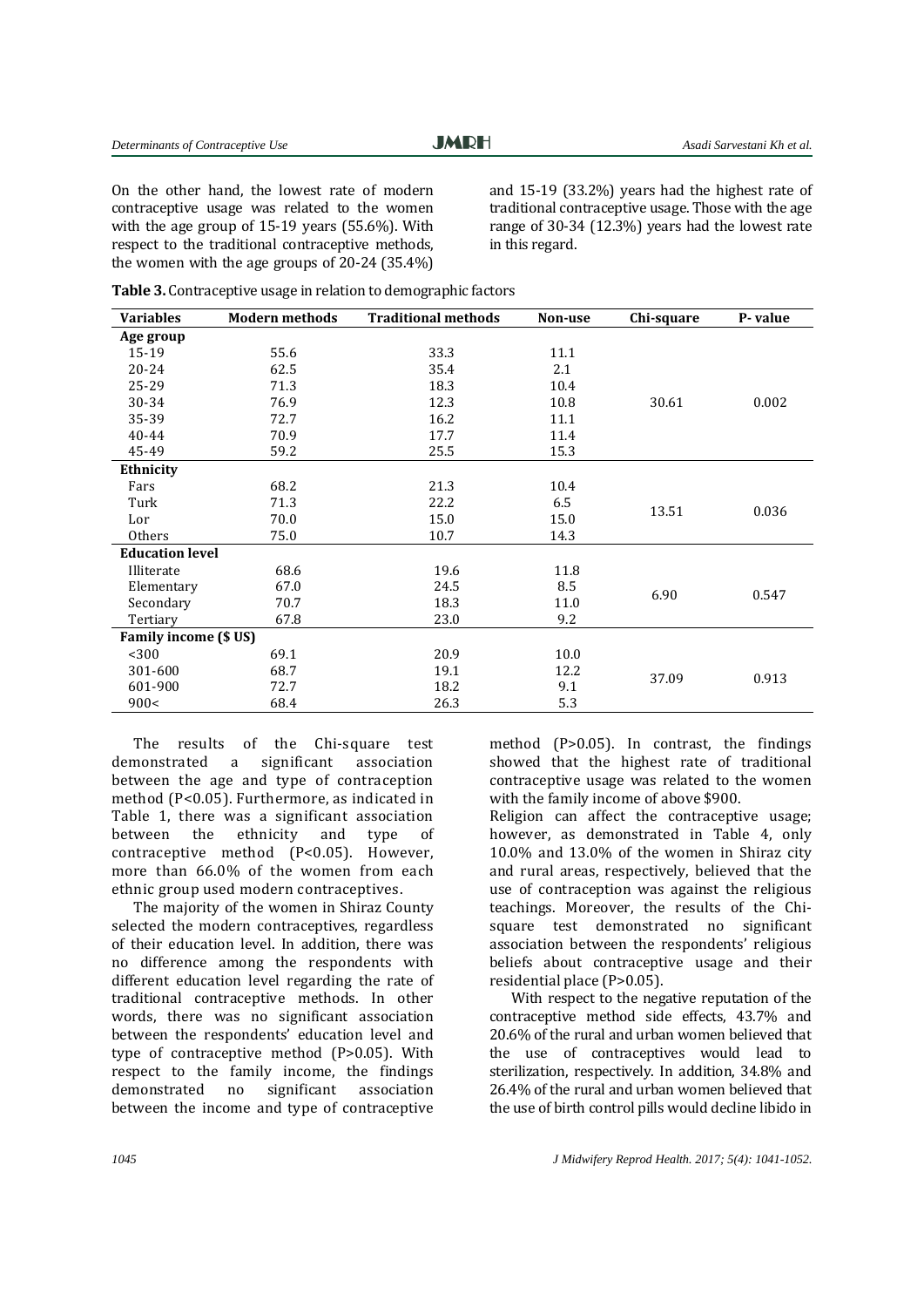**JMRH** 

women, respectively. Moreover, more than 80% of the women in Shiraz city and rural areas thought that the use of birth control pills could cause skin blemishes, obesity, and neurasthenia. In addition,

the results of the Chi-square test revealed a significant association between the residential place and women's perceptions about different side effects of contraceptives (P<0.05).

| Shiraz city*                                             | Answer $(\% )$ | Rural areas*   | Answer $(\% )$ | Chi-square value | P-value |  |  |
|----------------------------------------------------------|----------------|----------------|----------------|------------------|---------|--|--|
| Use of contraception is contrary to the religious orders |                |                |                |                  |         |  |  |
| Yes                                                      | 10.0           | Yes            | 13.0           |                  |         |  |  |
| No                                                       | 90.0           | No             | 87.0           | 2.33             | 0.312   |  |  |
| Total                                                    | 100            | Total          | 100            |                  |         |  |  |
| Use of contraceptives leads to sterilization             |                |                |                |                  |         |  |  |
| Yes                                                      | 20.6           | Yes            | 43.7           |                  |         |  |  |
| No                                                       | 79.4           | No             | 56.3           | 50.7             | 0.000   |  |  |
| Total                                                    | 100            | Total          | 100            |                  |         |  |  |
| Pills create hair on the body                            |                |                |                |                  |         |  |  |
| Yes                                                      | 68.9           | Yes            | 61.1           |                  |         |  |  |
| N <sub>o</sub>                                           | 30.2           | N <sub>0</sub> | 38.9           | 63.3             | 0.000   |  |  |
| Total                                                    | 100            | Total          | 100            |                  |         |  |  |
| Use of birth control pills declines libido in women      |                |                |                |                  |         |  |  |
| Yes                                                      | 26.4           | Yes            | 34.8           |                  |         |  |  |
| No                                                       | 73.6           | N <sub>o</sub> | 65.2           | 26.7             | 0.000   |  |  |
| Total                                                    | 100            | Total          | 100            |                  |         |  |  |
| Use of birth control pills can cause skin blemishes      |                |                |                |                  |         |  |  |
| Yes                                                      | 89.5           | Yes            | 84.6           |                  |         |  |  |
| No                                                       | 10.5           | N <sub>o</sub> | 15.4           | 6.62             | 0.005   |  |  |
| Total                                                    | 100            | Total          | 100            |                  |         |  |  |
| Use of birth control pills can cause obesity             |                |                |                |                  |         |  |  |
| Yes                                                      | 85.1           | Yes            | 80.4           |                  |         |  |  |
| N <sub>o</sub>                                           | 14.9           | N <sub>o</sub> | 19.6           | 23.4             | 0.006   |  |  |
| Total                                                    | 100            | Total          | 100            |                  |         |  |  |
| Use of birth control pills can lead to neurasthenia      |                |                |                |                  |         |  |  |
| Yes                                                      | 81.8           | Yes            | 87.4           |                  |         |  |  |
| N <sub>o</sub>                                           | 18.2           | N <sub>o</sub> | 12.6           | 9.89             | 0.007   |  |  |
| Total                                                    | 100            | Total          | 100            |                  |         |  |  |

**Table 4.** Women's perceptions about contraceptives

Table 5 summarizes and compares the respondents' knowledge of contraceptive methods in Shiraz city and rural areas. According to the results, 81.5% and 60% of the urban and rural women knew that the females might become pregnant during their first sexual intercourse, respectively. In addition, a considerable percentage of the women both in Shiraz city and rural areas had enough information about male condom and vasectomy.

The contraceptive pill was the most popular modern method among the women in Shiraz County. However, only 59.0% and 74.1% of the women in Shiraz city and rural areas knew that the concomitant use of some drugs like antibiotics could reduce the effect of birth control pills, respectively. This finding can be considered as one of the reasons of this method failure.

Furthermore, regarding the use of IUD, only 53.0% and 43.1% of the women in Shiraz city and rural areas know that another contraception method could be used up to one month after the IUD insertion, respectively. Finally, 45.0% and 60% of the urban and rural women believed that the chance of pregnancy during menstruation was zero, respectively. Furthermore, the results of the Chi-square test demonstrated that there was a significant sociation between the residential place and women's knowledge about contraceptives  $(P<0.05)$ .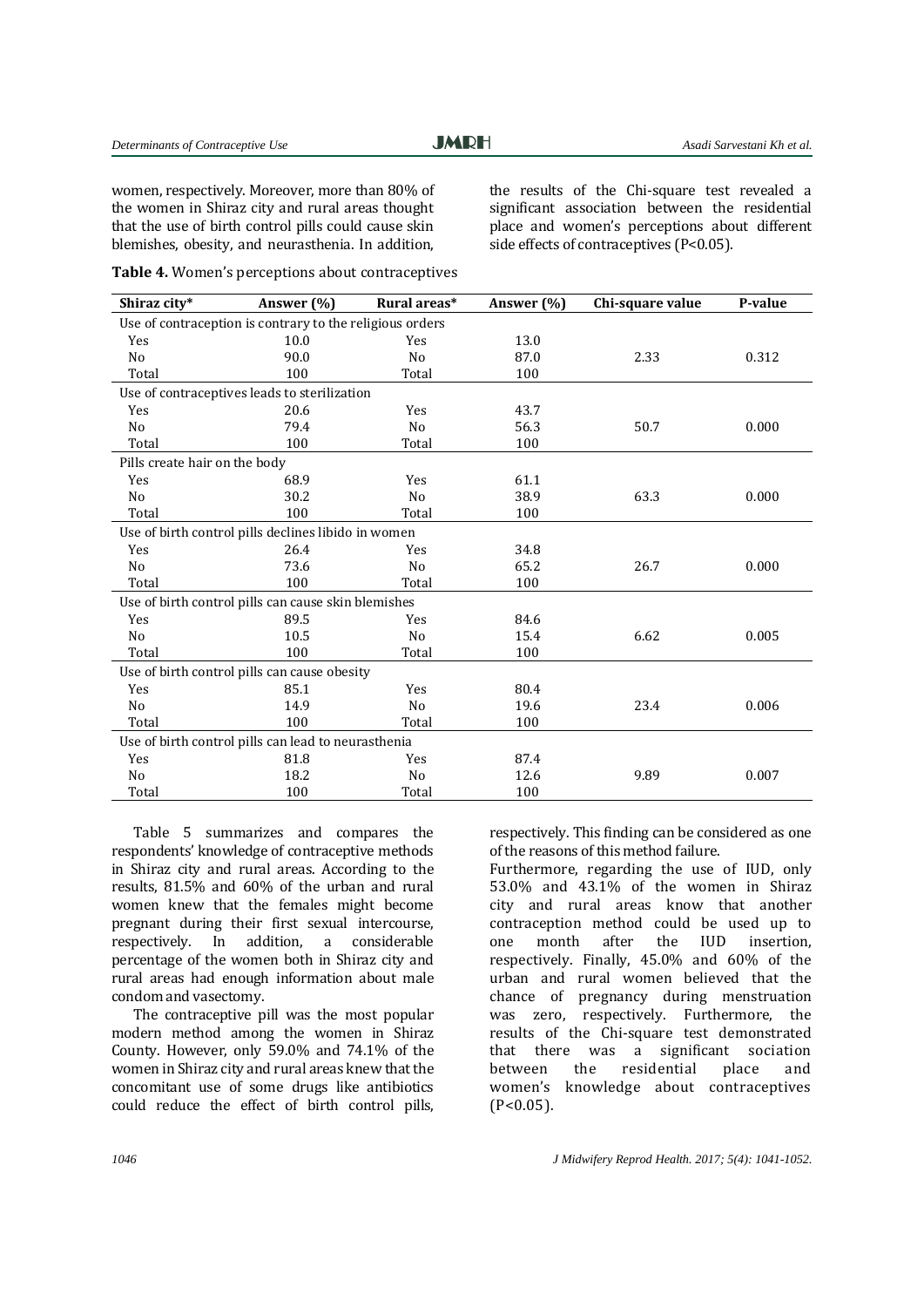Based on the results of the logistic regression, six variables had significant influence on contraceptive usage (Table 6). The results of the study were analyzed in terms of odds ratio with a 95% confidence interval. Various tools were utilized to

assess the fits of the estimated models, including such goodness of fit tests as the Hosmer and Lemeshow (H-L) test and goodness-of-fit measures (e.g. Cox-Snell Rsquared and Nagelkerke R-squared).

| Shiraz city*                                                                                 | Answer (%)                                               | Rural areas*                                                               | Answer (%) | Chi-square value | P-value |  |  |
|----------------------------------------------------------------------------------------------|----------------------------------------------------------|----------------------------------------------------------------------------|------------|------------------|---------|--|--|
| During the first sexual intercourse, women may get pregnant                                  |                                                          |                                                                            |            |                  |         |  |  |
| Yes                                                                                          | 81.5                                                     | Yes                                                                        | 60.3       |                  |         |  |  |
| No                                                                                           | 18.5                                                     | No                                                                         | 39.7       | 98.33            | 0.000   |  |  |
| Total                                                                                        | 100                                                      | Total                                                                      | 100        |                  |         |  |  |
|                                                                                              | Condom is 97% effective, if used correctly               |                                                                            |            |                  |         |  |  |
| Yes                                                                                          | 68.6                                                     | Yes                                                                        | 59.1       |                  |         |  |  |
| N <sub>o</sub>                                                                               | 31.4                                                     | No                                                                         | 40.9       | 3.52             | 0.040   |  |  |
| Total                                                                                        | 100                                                      | Total                                                                      | 100        |                  |         |  |  |
|                                                                                              |                                                          | People of any age can use condom and it does not have special side effects |            |                  |         |  |  |
| Yes                                                                                          | 78.9                                                     | Yes                                                                        | 75.3       |                  |         |  |  |
| No                                                                                           | 21.1                                                     | No                                                                         | 24.7       | 8.66             | 0.002   |  |  |
| Total                                                                                        | 100                                                      | Total                                                                      | 100        |                  |         |  |  |
|                                                                                              |                                                          | Use of condom is effective in preventing sexually transmitted diseases     |            |                  |         |  |  |
| Yes                                                                                          | 85.8                                                     | Yes                                                                        | 64.4       |                  |         |  |  |
| No                                                                                           | 14.2                                                     | No                                                                         | 35.6       | 24.17            | 0.000   |  |  |
| Total                                                                                        | 100                                                      | Total                                                                      | 100        |                  |         |  |  |
|                                                                                              | Condom cannot be used more than one time                 |                                                                            |            |                  |         |  |  |
| Yes                                                                                          | 85.2                                                     | Yes                                                                        | 74.1       |                  |         |  |  |
| N <sub>o</sub>                                                                               | 14.8                                                     | N <sub>o</sub>                                                             | 25.9       | 52.08            | 0.000   |  |  |
| Total                                                                                        | 100                                                      | Total                                                                      | 100        |                  |         |  |  |
|                                                                                              | After vasectomy, the chance of pregnancy is zero         |                                                                            |            |                  |         |  |  |
| Yes                                                                                          | 62.2                                                     | Yes                                                                        | 69.6       |                  |         |  |  |
| N <sub>o</sub>                                                                               | 37.8                                                     | N <sub>o</sub>                                                             | 30.4       | 42.49            | 0.004   |  |  |
| Total                                                                                        | 100                                                      | Total                                                                      | 100        |                  |         |  |  |
|                                                                                              | Vasectomy is a simple surgery and takes less than 20 min |                                                                            |            |                  |         |  |  |
| Yes                                                                                          | 74.7                                                     | Yes                                                                        | 51.8       |                  |         |  |  |
| No                                                                                           | 25.8                                                     | N <sub>0</sub>                                                             | 48.2       | 12.76            | 0.000   |  |  |
| Total                                                                                        | 100                                                      | Total                                                                      | 100        |                  |         |  |  |
|                                                                                              |                                                          | Vasectomy is much more easy and convenient in comparison to tubectomy      |            |                  |         |  |  |
| Yes                                                                                          | 75.7                                                     | Yes                                                                        | 63.6       |                  |         |  |  |
| N <sub>o</sub>                                                                               | 24.3                                                     | N <sub>o</sub>                                                             | 36.4       | 50.9             | 0.000   |  |  |
| Total                                                                                        | 100                                                      | Total                                                                      | 100        |                  |         |  |  |
| Concomitant use of some drugs like antibiotics can reduce the effect of birth control pills  |                                                          |                                                                            |            |                  |         |  |  |
| Yes                                                                                          | 59.1                                                     | Yes                                                                        | 74.1       |                  |         |  |  |
| N <sub>o</sub>                                                                               | 40.9                                                     | No.                                                                        | 25.9       | 12.75            | 0.000   |  |  |
| Total                                                                                        | 100                                                      | Total                                                                      | 100        |                  |         |  |  |
| Another contraception can be used until one month after the insertion of intrauterine device |                                                          |                                                                            |            |                  |         |  |  |
| Yes                                                                                          | 53.0                                                     | Yes                                                                        | 42.9       |                  |         |  |  |
| No                                                                                           | 47                                                       | No                                                                         | 57.1       | 3.86             | 0.031   |  |  |
| Total                                                                                        | 100                                                      | Total                                                                      | 100        |                  |         |  |  |
| The chance of pregnancy during menstruation is zero                                          |                                                          |                                                                            |            |                  |         |  |  |
| Yes                                                                                          | 44.9                                                     | Yes                                                                        | 60.3       |                  |         |  |  |
| N <sub>o</sub>                                                                               | 55.1                                                     | No                                                                         | 39.7       | 68.3             | 0.000   |  |  |
| Total                                                                                        | 100                                                      | Total                                                                      | 100        |                  |         |  |  |

The results of the H-L goodness-of-fit tests were greater than 0.05 in the model. As a result, the

*J Midwifery Reprod Health. 2017; 5(4): 1041-1052. 1047*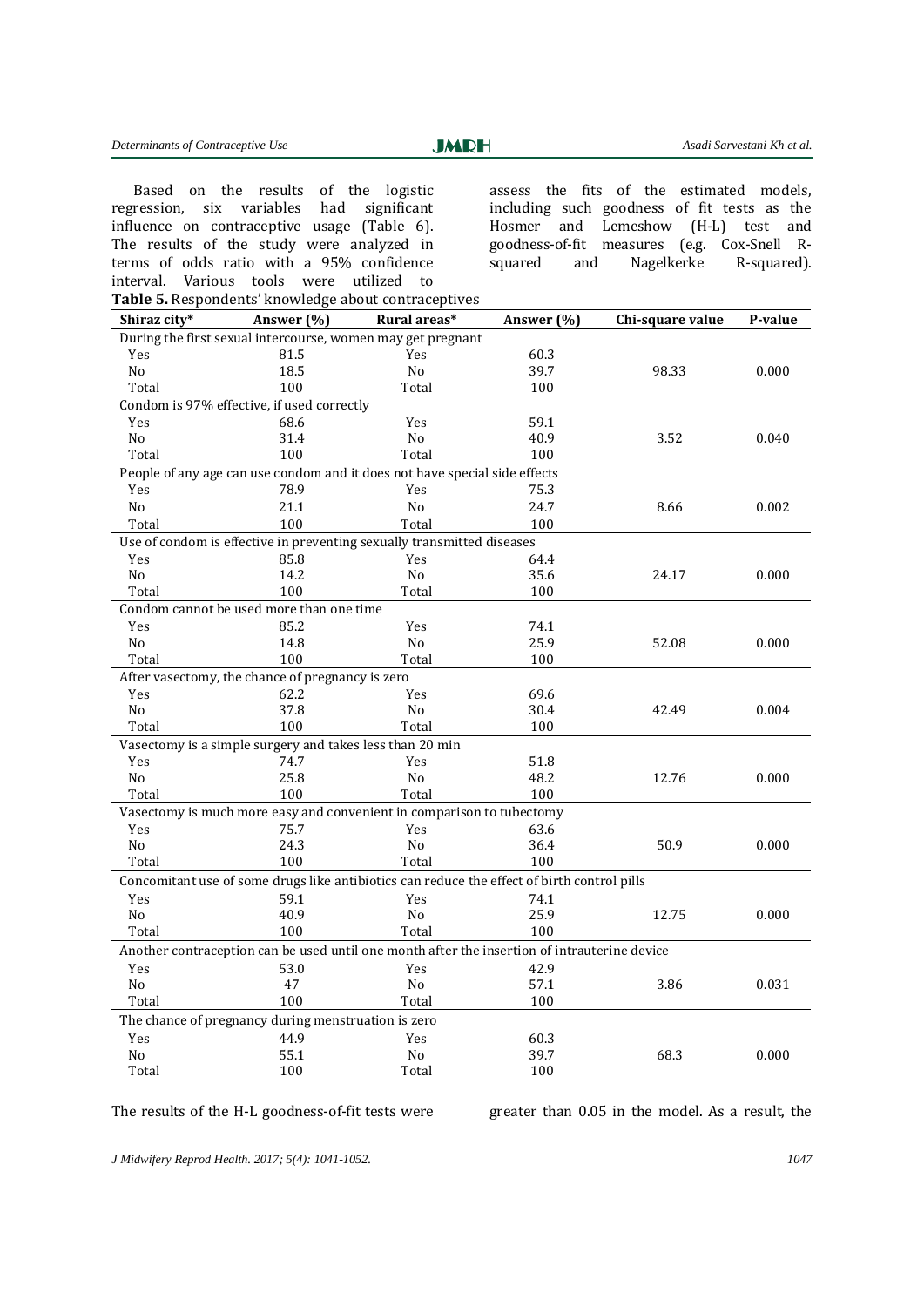**JMRH** 

also

model, other goodness-of-fit measures were

model was well-fitting, and its prediction was not significantly different from the observed values (14).

explaining systematic variance for this

**Table 6.** Predictors of contraceptive usage

| <b>Predictors</b>                        | B        | S.E.  | Wald  | df | <b>Sig</b> | Exp(B) |
|------------------------------------------|----------|-------|-------|----|------------|--------|
|                                          |          |       |       |    |            |        |
| Couple agreement on contraception method | 0.980    | 0.194 | 25.6  |    | 0.000      | 2.66   |
| Number of actual childbirths             | 0.275    | 0.092 | 5.41  |    | 0.044      | 0.760  |
| Woman's authority                        | 0.157    | 0.068 | 5.31  |    | 0.021      | 0.726  |
| Knowledge about contraception            | 0.079    | 0.039 | 4.04  |    | 0.044      | 1.08   |
| Positive attitude about contraception    | 0.044    | 0.024 | 4.02  |    | 0.000      | 0.952  |
| Desired number of children               | $-0.039$ | 0.066 | 0.084 |    | 0.045      | 0.981  |
| Constant                                 | $-1.081$ | 1.299 | 0.69  |    | 0.405      | 0.339  |
| Cox and Snell $R^2=0.108$                |          |       |       |    |            |        |
| Nagelkerke $R^2=0.151$                   |          |       |       |    |            |        |

Hosmer and Lemeshow test; Sig=0.054

In order to estimate the percentage of conducted. Both the Cox-Snell R- squared and Nagelkerke Rsquared measures generated an explained systematic variance ranging from 10.8% to 15.1%, respectively, for the first model. It can be observed that the agreement of couples on the contraceptive methods (B=0.980, Wald=25.5, P<0.05) was one of the predictors of contraceptive usage. Another predictor was the number of actual birth that had a significant and positive influence on the contraceptive usage (B=0.275, Wald=4.04, P<0.05).

In other words, when the couples get their desired number of children, they are more interested to use contraceptives. Women's authority was another predictor that had a positive relationship with the contraceptive usage (B=0.157, Wald=5.31, P<0.05). Additionally, the knowledge (B=0.082, Wald=4.29, P<0.05) and positive attitude (B=0.049, Wald=4.12, P<0.05) about contraceptives were the predictors of contraceptive usage, respectively. Furthermore, the findings illustrated that the number of desired children had a negative and significant effect on the contraceptive usage  $(B=-0.035, Wald=0.084, P<0.05)$ .

## **Discussion**

As the findings of the present study indicated, the birth control pills, withdrawal, and male condom were the most popular conceptive methods in Shiraz County. Among the traditional methods, withdrawal was the most prevalent one. Statistically, withdrawal is

the most widely used traditional conceptive method around the world as a temporary measure. The Western countries underwent the demographic transition using the withdrawal method and induced abortion as key determining elements (15) as with the Islamic societies (16). The withdrawal method is also thought to play a similar role in fertilityinhibition in the current fertility transition in the Islamic Republic of Iran (17).

In general, withdrawal is entirely dependent upon the male partner. With perfect use, the withdrawal method can be as effective as most hormonal-free barrier methods. According to the previous studies, 4.0% of the females using this method can certainly expect an unintended pregnancy within the first year of use. However, this method has a very high probability of user error with an unintended pregnancy rate of 27.0% in the first year (18). Additionally, it is believed that withdrawal is not an effective method since it does not allow for female reproductive control and is prone to user error (19).

According to the literature, such factors as free procedure, no need for a physician's order, low side effects, no health concerns, lack of trust to other methods, comfortable usage, fear of infertility caused by other contraceptive methods, and the reluctance of husbands to use other methods are the key reasons for choosing this method (20, 21). Regarding the modern contraceptive methods, the birth control pill was the most popular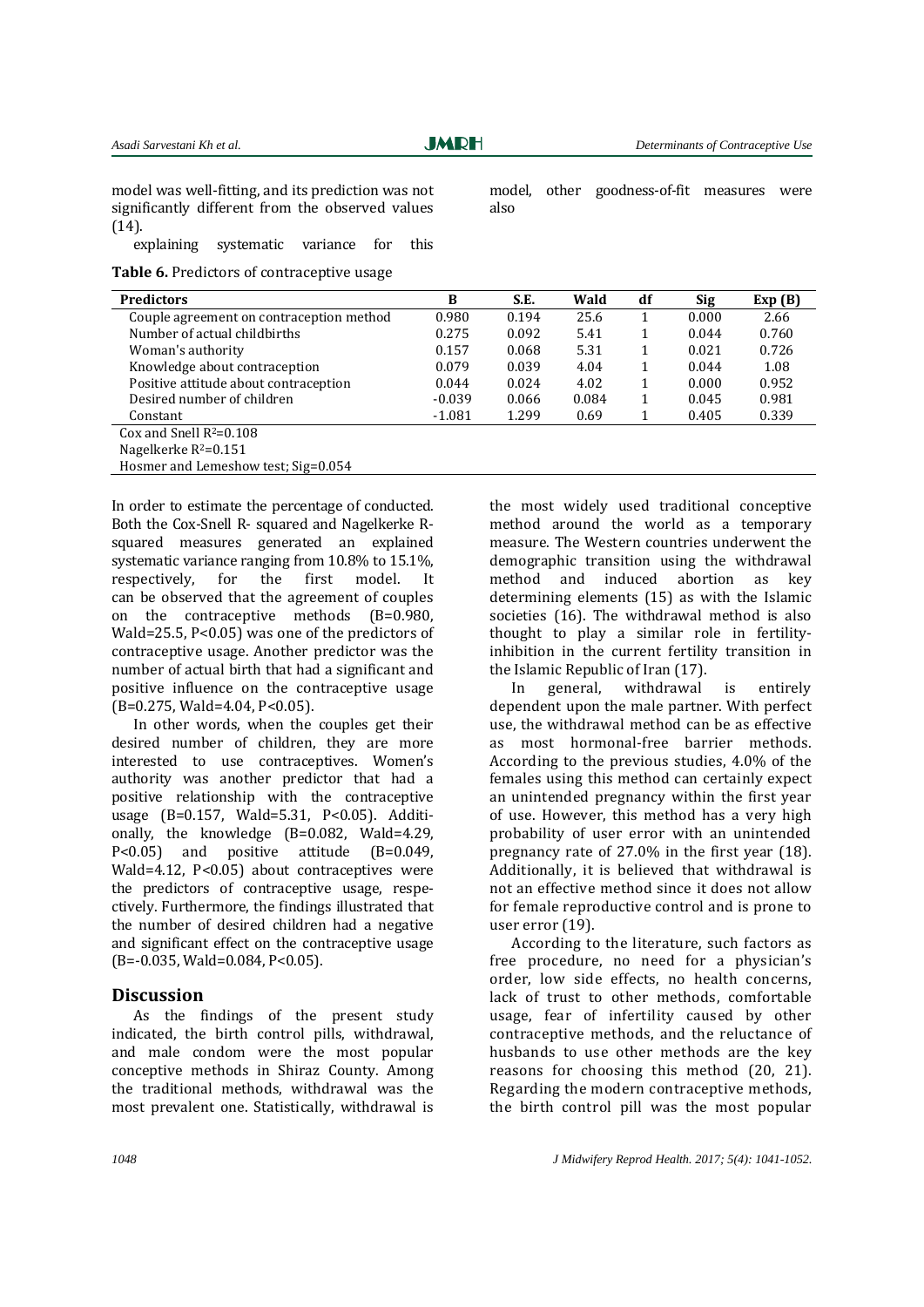method among the women of Shiraz County. Accordingly, the rate of using the pill in Shiraz County was near to that of the developed countries, including Belgium, France, and Germany (22).

However, in terms of condom, the issue was different. Although condom can play a vital role in decreasing the rate of unplanned pregnancies and sexually transmitted infections, its usage rate in Shiraz County was low even in comparison with some Asian countries. For example, statistics demonstrated that the total percentages of using condom in Hong Kong and Japan were 46% and 41%, respectively. However, the rate of condom usage was better in the area under investigation, compared to other Middle East countries such as Azerbaijan (2.2%), Qatar (2.9%), and Yemen (0.4%) (22).

The descriptive analysis of the demographic factors revealed that the lowest rate of modern contraceptive usage was related to the women within the age range of 15-19 years. Therefore, the family planning services should pay more attention to this age group. Regarding the ethnicity, there was no difference between various ethnic groups in terms of the contraceptive usage. It can be said that all women, regardless of their ethnic group, are exposed to information about contraceptives through several sources, such as formal education system, family planning service centers, and mass media.

Furthermore, contraceptive devices, such as condom and pill, are equally accessible for all women both in governmental family planning service centers (for free) and private health centers. All these factors can contribute to the low influence of ethnicity on contraceptive usage. As the findings demonstrated, the prevalence of traditional contraceptives among the women with tertiary education was similar to that of the women with elementary education. This is in line with the findings of a study conducted by Erfani in Iran (23).

Furthermore, the women with the highest family income were found to have the highest rate of using traditional contraceptive methods. These findings are not in agreement with the results of Erfani (23) reporting that the probability of withdrawal usage was higher

among the poor birth limiters in Turkey. In addition, it is documented that the couples may tend to use non-reliable methods such as natural birth control methods due to the lack of knowledge about the modern contraceptives (24-26).

The findings of this study revealed that a considerable percentage of women did not have enough information about different contraceptive methods even about the most popular ones. In addition, many of the respondents acknowledged that they were worried about the side effects of the modern contraceptive methods. The women's decision about the use, non-use, or discontinuation of contraceptives can be affected by their perceptions of contraceptive risks and benefits (23).

Easterlin (24) also believed that the women's perceptions about the costs of contraceptives may prevent them from using these methods. The psychological costs of fertility regulation through contraceptives include the nonconformity with religious and moral beliefs, social disapprovals and fear of sanctions, the discomfort associated with these methods, fear of health problems and contraceptive side effects, shyness of gynecological examination, anxiety over contraceptive failure, etc.

The results of the logistic regression showed that the possibility of contraceptive usage was higher among the couples who had an agreement on the contraceptive method than those who did not have such an agreement. This finding is similar to those of other studies that found a positive relationship between the couple agreement and contraceptive usage (27, 28). The number of actual births was another predictor of contraceptive usage. In other words, when couples get the number of their desired children, they are more interested to use the contraceptives.

Furthermore, the findings showed that the woman's authority that is linked with their power to make decisions was one of the important variables affecting the contraceptive usage. The demographic transition and modernization process in Iran has changed the position of women both within the family and in society, and the women living in Shiraz County are not the exception (29). Furthermore, it should be mentioned that there is a mutual relationship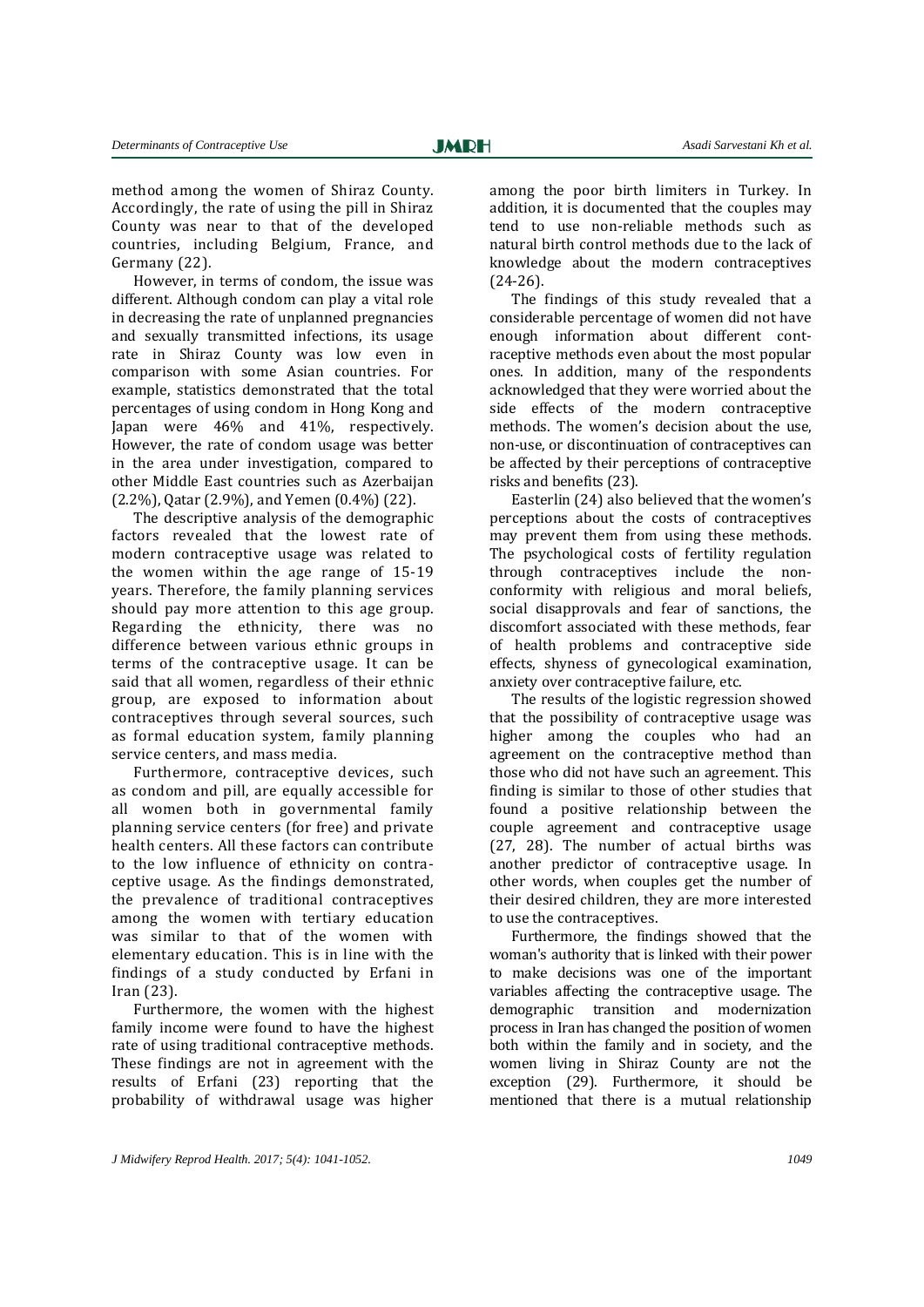between the women authority and contraceptive usage. In other words, the woman's authority can influence the contraceptive usage, and the contraceptive usage can positively affect the woman's authority.

As mentioned by Hijazi (30), increasing the use of the modern contraceptive methods would help increase the women's educational and employment opportunities and improve their economic and social status and authority. In addition, the results indicated that the knowledge and positive attitude about contraceptives were among the strongest predictors of contraceptive usage. The women who were more knowledgeable about the contraceptives and were less worried about their side effects were more likely to use the contraceptives.

These findings are also consistent with those of other studies (2, 31, 32). The number of desired children was another predictor that negatively influenced the contraceptive usage. It means that if women desire to have fewer children, their tendency to use contraception will be higher. Totally, the findings of this study demonstrated that the women's knowledge about the contraceptives, even about the most popular ones such as the pill, was not enough, and that there were rumors about the side effect of some modern contraceptive methods.

In addition, the women living in Shiraz were more worried about the side effects of the modern contraceptive methods than those living in the surrounding rural areas. The couples need sufficient and accurate knowledge for making decision leading to better results. Therefore, the family planning counselors should be aware of the women's educational needs and design the educational programs according to these needs. The reproductive health services should put more attention on the delivery of adequate and accurate information about contraceptives to improve the rate of the modern contraceptive usage among the women. Moreover, they should provide the couples with sufficient information on the possible side effects of each contraceptive method.

The strength of the current study was the comparison of urban and rural women in terms

of the contraceptive usage. In addition, by focusing on women's perceptions about contraception, the findings of this study can help the health planners to improve the rate of modern contraceptive usage and reduce the unmet needs among different groups of participants. However, this study was also not without any limitations that may confine the generalization of the findings.

Firstly, the statistical society of this study was limited to Shiraz County, which is located in the southwest of the country. Shiraz County is one of the biggest counties in Iran; nonetheless, Iran is a big country consisting of different regions with various cultural, social, economic, and geographic situations. Regarding this, a comprehensive study is needed to consider all these differences. The second limitation of this study was that the data were collected only from the women.

Given the crucial role of the males in family planning, further studies should be conducted considering both males and females. Another limitation of this study was its method. The method of this study was quantitative, while the results of this study showed that investigating the contraceptive usage by using a mixed method (i.e., both quantitative and qualitative methods) can lead to more in-depth results.

## **Conclusion**

In spite of Iran's success in family planning, the findings of this study demonstrated that the rate of unmet need and usage rate of traditional contraception methods is still relatively high in this country. In addition, there are some rumors and concerns about the modern contraceptive methods. Accordingly, regarding the new population policies, the Iranian policy makers should be aware of the different aspects of family planning programs, particularly those targeting the contraceptive usage.

## **Acknowledgements**

Hereby, we express our gratitude to all women in Shiraz County who supported us during data collection.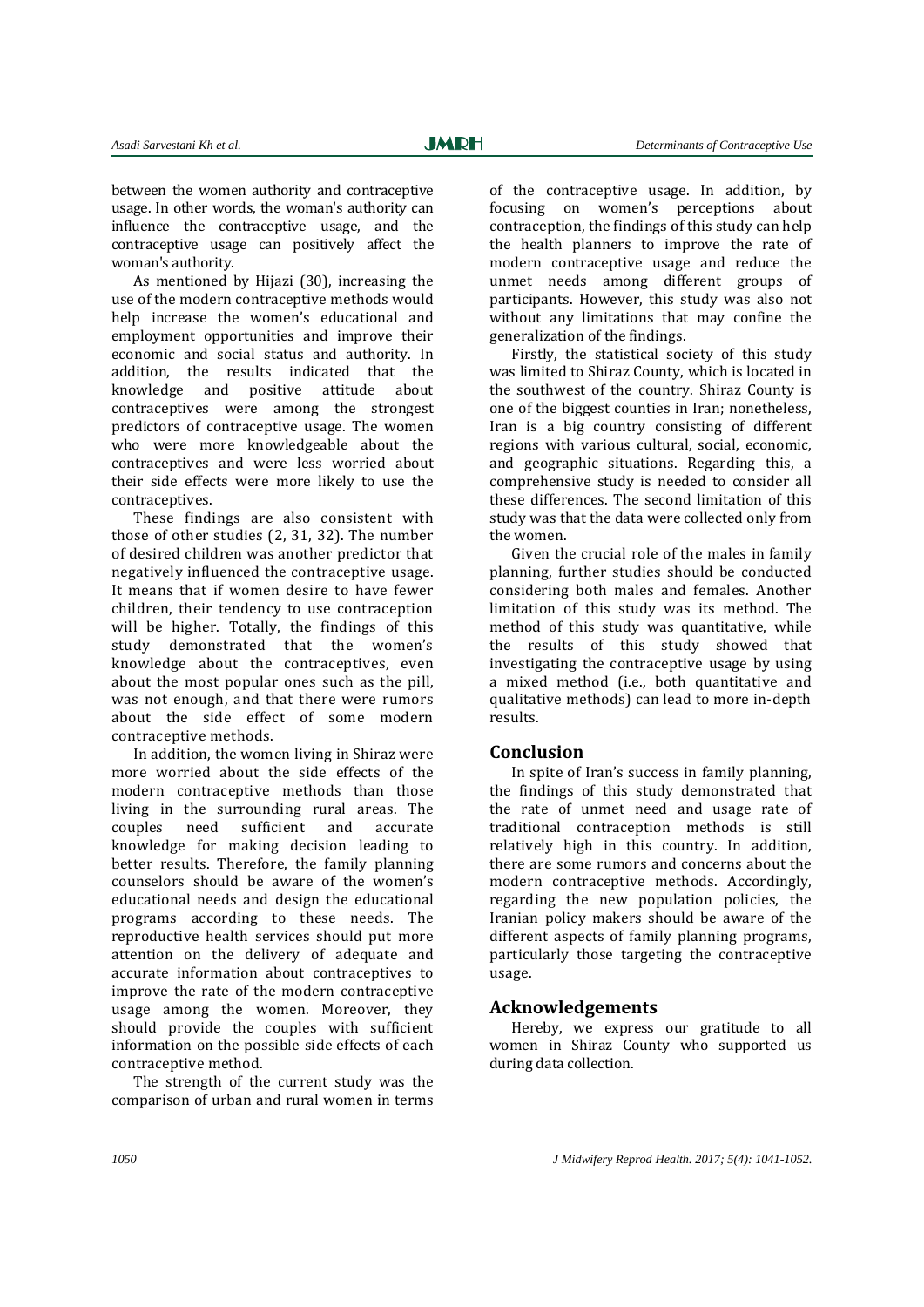### **Conflicts of Interest**

The authors declare no conflict of Interest.

#### **References**

- 1. Furedi A. Unplanned pregnancy: your choices: a practical guide to accidental pregnancy. Oxford: Oxford University Press; 1996.
- 2. Ghodsi Z, Hojjatoleslami S. Knowledge of students about patient rights and its relationship with some factors in Iran. Procedia-Social and Behavioral Sciences. 2012; 31:345-348.
- 3. Cleland J, Conde-Agudelo A, Peterson H, Ross J, Tsui A. Contraception and health. The Lancet. 2012; 380(9837):149-156.
- 4. Almualm A, Khamis Y. Knowledge, attitude and practice of husbands towards modern family planning in Mukalla, Yemen. [Doctoral Dissertation]. Malaysia: University Sains Malaysia; 2007.
- 5. Cohen SA. Family planning and safe motherhood: dollars and sense. Guttmacher Policy Review. 2010; 13(2):12-16.
- 6. Alkema L, Kantorova V, Menozzi C, Biddlecom A. National, regional, and global rates and trends in contraceptive prevalence and unmet need for family planning between 1990 and 2015: a systematic and comprehensive analysis. The Lancet. 2013; 381(9878):1642-1652.
- 7. Randall E. Family planning programmes review. London: Population Matters; 2012.
- 8. Roudi-Fahimi F. Iran's family planning program: responding to a nation's needs. Washington, DC: Population Reference Bureau; 2002.
- 9. Motlaq ME, Eslami M, Yazdanpanah M, Nakhaee N. Contraceptive use and unmet need for family planning in Iran. International Journal of Gynecology & Obstetrics. 2013; 121(2):157-161.
- 10. Krejcie RV, Morgan DW. Determining sample size for research activities. Educational and Psychological Measurement. 1970; 30(3):607-610.
- 11. Bryman A, Bell E. Business research methods. Oxford: Oxford University Press; 2015.
- 12. Nunnally JC, Bernstein IH. Psychometric theory. New York: McGraw-Hill; 1978.
- 13. Gujarati DN. Data disc to accompany basic econometrics. New York: Tata McGraw-Hill; 2003.
- 14. Medina I. Predicting transition to postsecondary programs of GED® earners in a college setting. [Doctoral Dissertation]. Florida, USA: Nova Southeastern University; 2014.
- 15. Goldberg HI, Toros A. The use of traditional methods of contraception among Turkish couples. Studies in Family Planning. 1994; 1:122-128.
- 16. Myntti C, Ballan A, Dewachi O, El-Kak F, Deeb ME. Challenging the stereotypes: men, withdrawal, and reproductive health in Lebanon. Contraception. 2002; 65(2):165-170.
- 17. Mehryar A, Aghajanian A, Delavar B, Eini-Zinab H,

Kazemipour S. Continuing use of a traditional method (withdrawal) in a high contraceptive prevalence country, Iran: Correlates and consequences. The XXV General Population Conference of the International Union for the Scientific Study of Population, Tours, France; 2006.

- 18. Kowal D. Coitus interrupts (withdrawal). Contraceptive technology. 18th ed. New York: Ardent Media Inc; 2004. P. 311-315.
- 19. Bommaraju A. Determinants of contraceptive choice: factors affecting contraceptive nonuse among urban women utilizing title X services. [Doctoral Dissertation]. Ohio, USA: University of Cincinnati; 2013.
- 20. Rahnama P, Hidarnia A, Shokravi FA, Kazemnejad A, Ghazanfari Z, Montazeri A. Withdrawal users' experiences of and attitudes to contraceptive methods: a study from Eastern district of Tehran, Iran. BMC Public Health. 2010; 10(1):779.
- 21. Azari S, Shahnazi M, Farshbafkhalili A, Abbasnezhad O. Reasons for choosing the traditional method (withdrawal) as contraception among women in Tabriz/Iran. International Journal of Women's Health and Reproduction Sciences. 2014; 2(5):297-300.
- 22. World Health Organization. World population prospects: the 2008 revision. New York: Department for Economic and Social Affairs; 2009.
- 23. Erfani A, Yuksel‐Kaptanoglu I. The use of withdrawal among birth limiters in Iran and Turkey. Studies in Family Planning. 2012; 43(1):21-32.
- 24. Ehsanpour S, Mohammadifard M, Shahidi S, Nekouyi NS. A comparative study on attitude of contraceptive methods users towards common contraceptive methods. Iranian Journal of Nursing and Midwifery Research. 2011; 15(Suppl 1):363.
- 25. Easterlin RA. An economic framework for fertility analysis. Studies in Family Planning. 1975; 6(3):54-63.
- 26. Barooti E, Sadeghi N, Karimi-Zarchi M, Soltani HR. Rate of use of contraceptive methods and risk factors in Tehran, the capital of Iran, in 2010 compared to other cities and regions. Clinical and Experimental Obstetrics & Gynecology. 2011; 38(4):408-411.
- 27. Chintsanya J. Trends and Correlates of contraceptive use among married women in Malawi. Maryland, USA: Evidence from 2000-<br>2010 Malawi Demographic and Health Demographic and Health Surveys; 2013.
- 28. Esber A, Foraker RE, Hemed M, Norris A. Partner approval and intention to use contraception among Zanzibari women presenting for post-abortion care. Contraception. 2014; 90(1):23-28.

*J Midwifery Reprod Health. 2017; 5(4): 1041-1052. 1051*